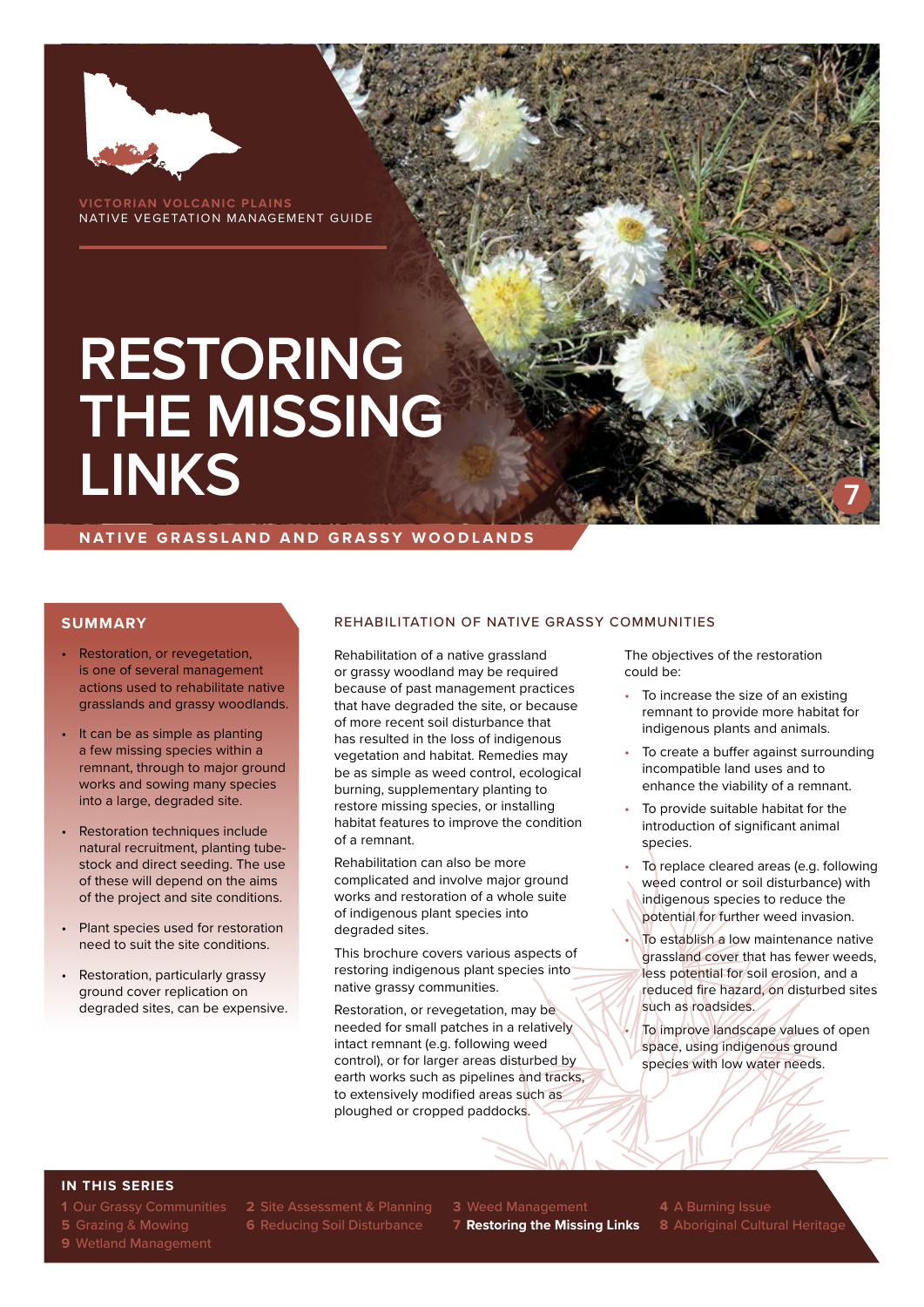### **RESTORING THE MISSING LINKS**

### **NATIVE GRASSLAND AND GRASSY WOODLANDS**

#### PREPARING FOR THE RESTORATION WORKS

Develop a plan outlining the aims of the restoration project, the issues to consider, and how, when and where the works will be done.

The **aims of the project** may be to:

- Increase the size of the remnant.
- Buffer an existing remnant.
- Provide habitat for a threatened species.
- Fill in gaps after weed removal or soil disturbance.
- Replicate a native grassy community on a completely degraded site.

The **techniques to use** will depend on the aim of the project, the size of the site, and the condition of vegetation already present. A combination of methods might be useful for different parts of the restoration site.

- Natural recruitment is usually the best method for relatively intact remnants, and can be aided by fencing, periodic burning, limiting stock grazing, or weed control.
- Planting tube-stock can be used to fill gaps or small clearings within remnants without creating much soil disturbance. Also useful for planting buffers around remnants and can be done in batches as time allows.
- Direct seeding by hand or machine. Small clearings within remnants can be sown by hand. Direct seeding by machine is mostly reserved for larger degraded areas (e.g. adjoining remnants, cleared paddocks, degraded roadsides).

Other **issues to consider** include:

- Is extensive site preparation required?Larger, degraded areas may need to be sprayed with herbicide or have the topsoil removed for a weed free start.
- Are there threatened species present that need to be protected during any works?
- Do any of the species to be planted require particular mychorrizal fungi for successful growth.
- Are there persistent weeds present that need ongoing monitoring and control?

You will need to **plan the timing** of the project. For direct seeding, you might be able to immediately purchase seed of the species you require, provided suppliers have sufficient stocks. You could then start the works soon after you have completed the planning and organised funding.

Usually however, you will need to allow a period of time for collecting seed, overcoming seed dormancy, or for growing particular plants. Generally allow at least 12 months before the on-ground works can begin.

Seed of most grassland and grassy woodland species on the volcanic plains can be collected from late spring through to early autumn. Planting tube-stock is usually carried out following rains in autumn, or in early spring (on heavy soils). Direct seeding is often done in late winter to early spring. Be aware of the potential for compaction and damage to wet soils when using heavy equipment.

Consider **who will do the work?** Will you be able to do it all yourself or will you need help from community groups or contractors? Different contractors may be needed for certain aspects of the work such as collecting seed, growing seedlings, ground preparation, direct seeding or planting tube-stock.

If you are applying for funding for the project, you will need to consider **what costs are required** to complete all aspects of the works. For example, you may need to include:

- Site assessment and planning (does it need to cover a consultant's fee?)
- Seed collection or purchase.
- Growing seedlings.
- Site preparation (e.g. fencing, or spraying, ripping, grading degraded sites).
- Direct seeding and/or tube-stock planting (e.g. contractor time, or organising and catering for volunteers).
- Equipment and materials (e.g. planting tools, fencing, guards).
- Follow up watering, weed control or replacement plantings if needed.

*"*

*Develop a plan outlining the aims of the restoration project, the issues to consider, and how, when and where the works will be done.*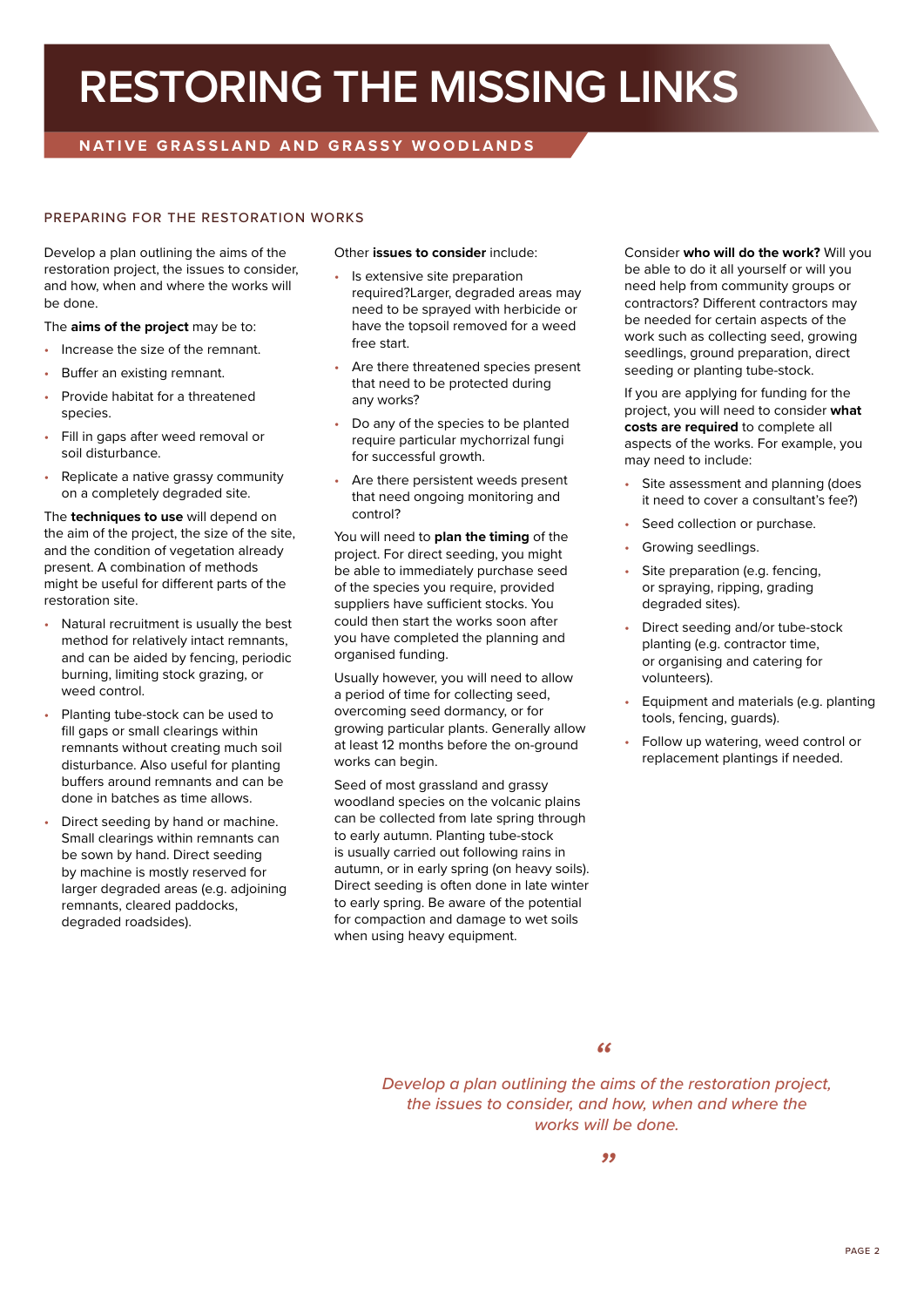### **RESTORING THE MISSING LINKS**

### **NATIVE GRASSLAND AND GRASSY WOODLANDS**

#### WHICH PLANTS SHOULD BE USED? SEED COLLECTION

The most suitable plants to use will depend on the aims of the restoration. Is it to fill gaps in an existing remnant or to replicate a native grassy community at a highly disturbed site? Species selection will also depend on the type and condition of vegetation present, variety of habitats present, and the proposed use and future management of the site.

- Use a list of plants recorded from the remnant (e.g. during an initial site assessment) to identify species you could use to fill in gaps.
- Consult species reference lists for the region for other species that might be missing from your native grassy remnant. Ask you local council or the Catchment Management Authority for help to find a suitable species list or planting guide.
- Look at where plants are currently growing in the remnant or do some research, to find out what habitat each species grows in (e.g. wet, dry, rocky, shaded, sunny, salty).
- Check with the relevant authorities for site specific advice, especially in relation to the presence of threatened species.
- For restoration of larger, degraded sites, start with species that form the dominant ground structure of the vegetation being replicated (e.g. Kangaroo Grass, wallaby grasses, spear-grasses, tussock-grasses).
- Make sure that plants used for the restoration are indigenous to your area and that seed has been collected locally.



If you are collecting seed outside your property to use for your restoration project, you should:

- Check with the Department of Environment, Land, Water and Planning to see whether you need a permit. For example, you may need to apply for a permit under the *Flora and Fauna Guarantee Act 1988* if you wish to collect seed from public land, including road reserves.
- Also check whether you need to have insurance cover before collecting seed on public land such as roadsides.
- Seek written permission from the land manager.

Look after the seed collection site:

- Be careful not to damage indigenous plants when collecting seed from a native grassland or grassy woodland.
- Be aware of hygiene measures. For example, use clean tools and footwear, so as not to introduce weed seeds or pathogens to the collecting site.
- Try to collect equal quantities of seed from a number of plants within 100 m to maintain genetic diversity.

Seed handling and storage is important:

- Make sure you can tell if the seed is mature or not. You may waste your time if the seed collected is not ripe.
- Be sure to handle and store seed carefully to prevent damage. The often fragile attachments of some seeds are needed to assist germination.
- Don't forget to keep records of the type and quantity of seed collected, when it was collected, and from which site. Label the seed containers before or immediately after collection.
- Find out the storage requirements of the type of seed you want to collect. Some seed will need to be harvested and sown fairly quickly, while other seed can be kept longer if stored properly.